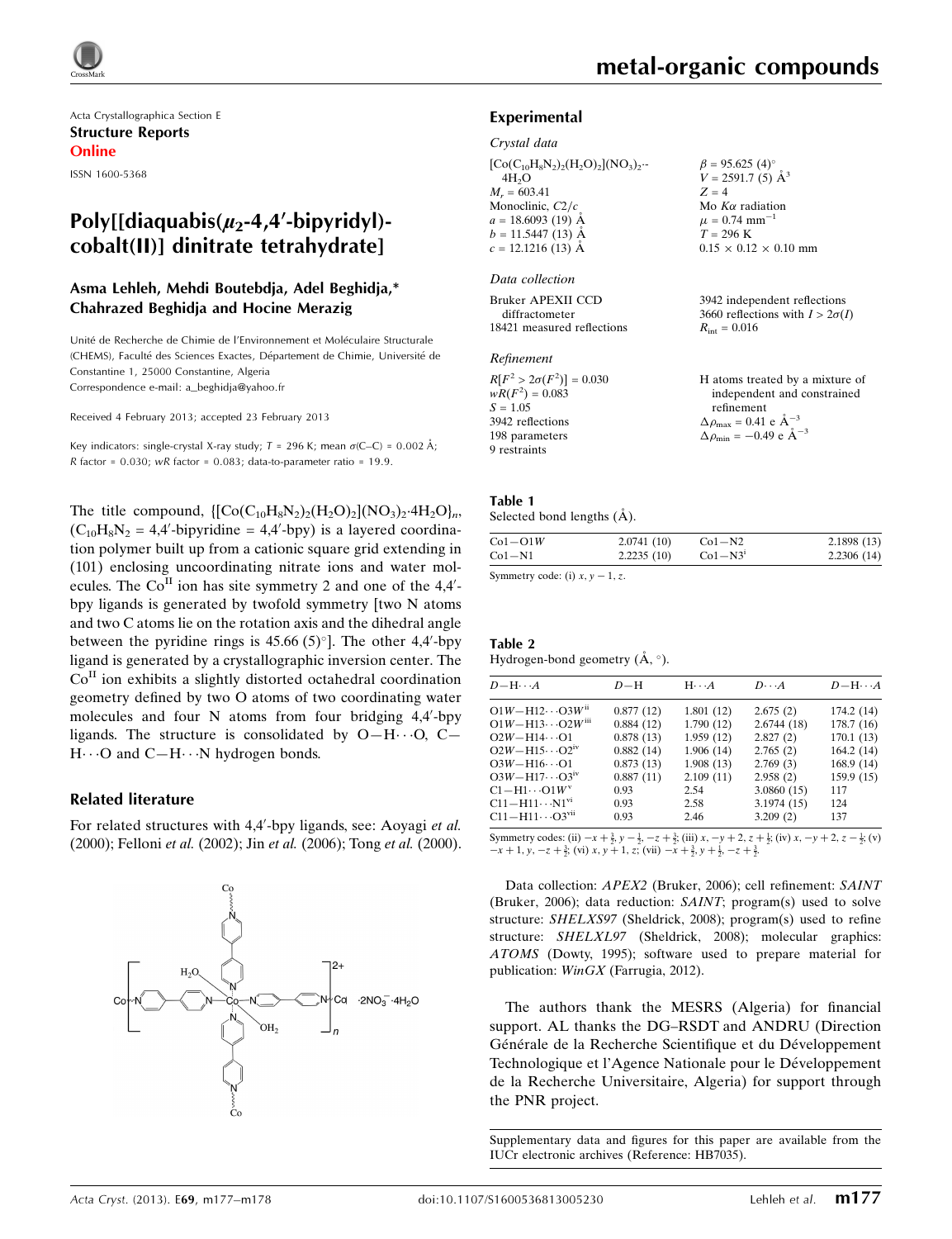#### References

[Aoyagi, M., Biradha, K. & Fujita, M. \(2000\).](https://scripts.iucr.org/cgi-bin/cr.cgi?rm=pdfbb&cnor=hb7035&bbid=BB1) Bull. Chem. Soc. Jpn, 73, 1369– [1373.](https://scripts.iucr.org/cgi-bin/cr.cgi?rm=pdfbb&cnor=hb7035&bbid=BB1)

Bruker (2006). APEX2 and SAINT[. Bruker AXS Inc., Madison, Wisconsin,](https://scripts.iucr.org/cgi-bin/cr.cgi?rm=pdfbb&cnor=hb7035&bbid=BB2) [USA.](https://scripts.iucr.org/cgi-bin/cr.cgi?rm=pdfbb&cnor=hb7035&bbid=BB2)

Dowty, E. (1995). ATOMS[. Shape Software, Kingsport, Tennessee, USA.](https://scripts.iucr.org/cgi-bin/cr.cgi?rm=pdfbb&cnor=hb7035&bbid=BB3)

[Farrugia, L. J. \(2012\).](https://scripts.iucr.org/cgi-bin/cr.cgi?rm=pdfbb&cnor=hb7035&bbid=BB4) J. Appl. Cryst. 45, 849–854.

- [Felloni, M., Blake, A. J., Champness, N. R., Hubbertey, P., Wilson, C. &](https://scripts.iucr.org/cgi-bin/cr.cgi?rm=pdfbb&cnor=hb7035&bbid=BB5) Schröder, M. (2002). J. Supramol. Chem. 2, 163-174.
- [Jin, J., Niu, S. Y., Yang, G. D. & Ye, L. \(2006\).](https://scripts.iucr.org/cgi-bin/cr.cgi?rm=pdfbb&cnor=hb7035&bbid=BB6) Z. Anorg. Allg. Chem. 632, 2350– [2354.](https://scripts.iucr.org/cgi-bin/cr.cgi?rm=pdfbb&cnor=hb7035&bbid=BB6)
- [Sheldrick, G. M. \(2008\).](https://scripts.iucr.org/cgi-bin/cr.cgi?rm=pdfbb&cnor=hb7035&bbid=BB7) Acta Cryst. A64, 112–122.
- [Tong, M.-L., Zheng, S.-L. & Chen, X.-M. \(2000\).](https://scripts.iucr.org/cgi-bin/cr.cgi?rm=pdfbb&cnor=hb7035&bbid=BB8) Polyhedron, 19, 1809–1814.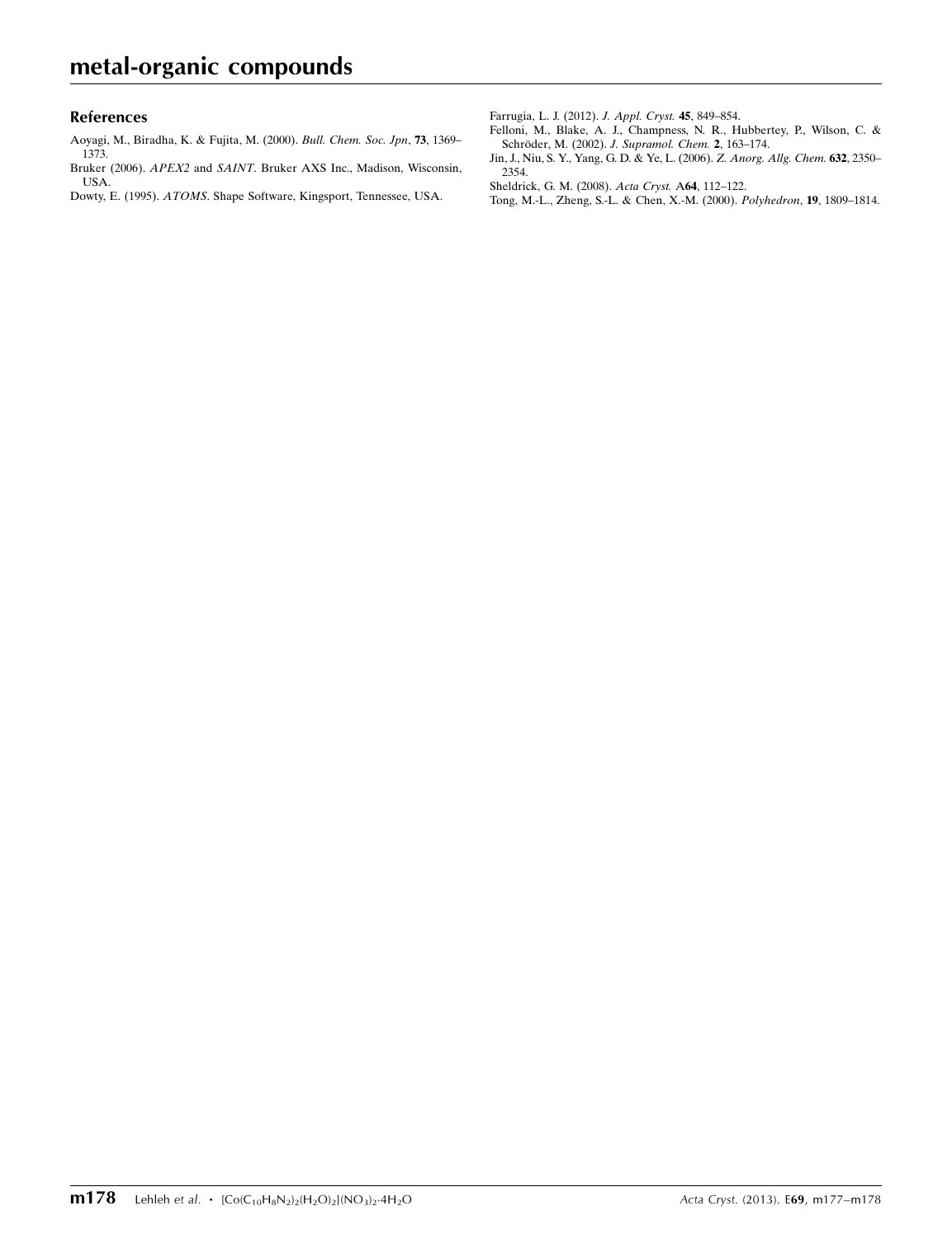# **supporting information**

*Acta Cryst.* (2013). E**69**, m177–m178 [doi:10.1107/S1600536813005230]

# **Poly[[diaquabis(***µ***2-4,4′-bipyridyl)cobalt(II)] dinitrate tetrahydrate]**

## **Asma Lehleh, Mehdi Boutebdja, Adel Beghidja, Chahrazed Beghidja and Hocine Merazig**

## **S1. Comment**

The structure of (I) is a two dimensional layer with no interpenetration and no enclathration of organic guest molecules. The  $Co<sup>\Pi</sup>$  atom being located on a twofold crystallographic axis, has slightly distorted octahedral geometry, being ligated by two aqua ligands  $[Co-O1w = 2.074 (10)$  Å] and four pyridil groups from 4,4'-bpy ligands (Fig. 1), with a distance Co —N in the range of 2.1898 (13) - 2.2306 (14) Å which is almost similar to that observed in  $\{ \{ \text{Co}(\text{H}_2\text{O}_2)\}(\mu$ -4,4'-bpy)<sub>2</sub>]  $[NO_3]_2$ . 2(4,4'-bpy).2H<sub>2</sub>O}<sub>n</sub>;  $\{[\{Co(H_2O)_2(4,4'$ -bpy)<sub>2</sub> $\{(\mu-4,4'$ -bpy)]. 1.5 $[NO_3]_0.5OH$ . 2(4,4'-bpy).2.5H<sub>2</sub>O}<sub>n</sub>, Felloni *et al.*  $(2002)$  and  $\{[\text{Co}(\mu-4,4'-bpy)(4,4'-bpy)_{2}(\text{H}_{2}\text{O})_{2}].(\text{OH})_{3}$ . (NMe<sub>4</sub>).4,4'-bpy.4H<sub>2</sub>O}<sub>n</sub>, Jin *et al.* (2006), these last act as a bidentate bridging ligands giving rise to a 2-D square grid sheet of (4,4) topology lying in the (101) plane. The basal coordinated 4,4'-bpy is located on an inversion center, it is planar with a  $0^\circ$  interplanar angle between the two pyridil rings, the same thing is observed in  $\{[Cd(4,4'-bpy)_2(H_2O)_2]$ .  $(NO_3)_2.4H_2O\}$ <sub>n</sub>, Aoyagi *et al.* (2000), whereas the axially one is nonplanar with an angle of 45.60° between the pyridil rings. The dihedral angle between the two basal coordinated 4,4′-bpy molecules is 46.92°. Each layer features a perfectly planar, though slightly distorted, square with Co(II) atom and 4,4'-bpy at each corner and side, respectively (*cis* N—Co—N =  $88.64$  (2) $^{\circ}$ , 91.37 (2) $^{\circ}$ ) (Fig. 2). The square cavity has dimensions of 11.54 × 11.59 Å, which are comparable to those of closely related compound  $\{[Cd(4,4'-bpy)_2(H_2O)_2]$ .  $(NO<sub>3</sub>)<sub>2</sub>2H<sub>2</sub>O<sub>k</sub>$ , Tong *et al.* (2000). The nitrate ion and lattice water molecules are situated between the coordination layers and form extensive hydrogen bonds among the aqua ligands, 4,4′-bpy, uncoordinated water molecules and nitrate ion, which extend the two-dimensional coordination layers into a three-dimensional molecular network (Fig. 3).

## **S2. Experimental**

A mixture of Co(NO3)2. 6H2O (0.291 g, 1 mmole), *trans*-cinnamic acid (0.148 g, 1 mmole), NaOH (0.04 g, 1 mmole) and 4,4′-bpy (0.156 g, 1 mmole) were dissolved with 10 ml of mixed solution (MeOH/H2O: 2/1) in a 20 ml Teflon-lined stainless steel reactor and heated to 120°C for 24 h. The reactor was cooled to room temperature over a period of 24 h, the reaction was filtered. The orange filtrate was kept for several weeks at room temperature. Orange crystals suitable for X-ray analysis were obtained. Note: the measured crystal is a fragment cut from a larger crystal.

#### **S3. Refinement**

Water hydrogen atoms were tentatively found in the difference density Fourier map and were refined with an isotropic displacement parameter 1.5 that of the adjacent oxygen atom. The O—H distances were restrained to be 0.9 Å within a standard deviation of 0.01 with  $U_{iso}(H) = 1.5 U_{eq}(O)$  and the H···H contacts were restraint to 1.40 Å with a standard deviation of 0.02. A l l other Hydrogen atoms were placed in calculated positions with C —H distances of 0.93–0.96 Å for aromatic H atoms with  $U_{\text{iso}}(H) = 1.2 U_{\text{eq}}(C)$ .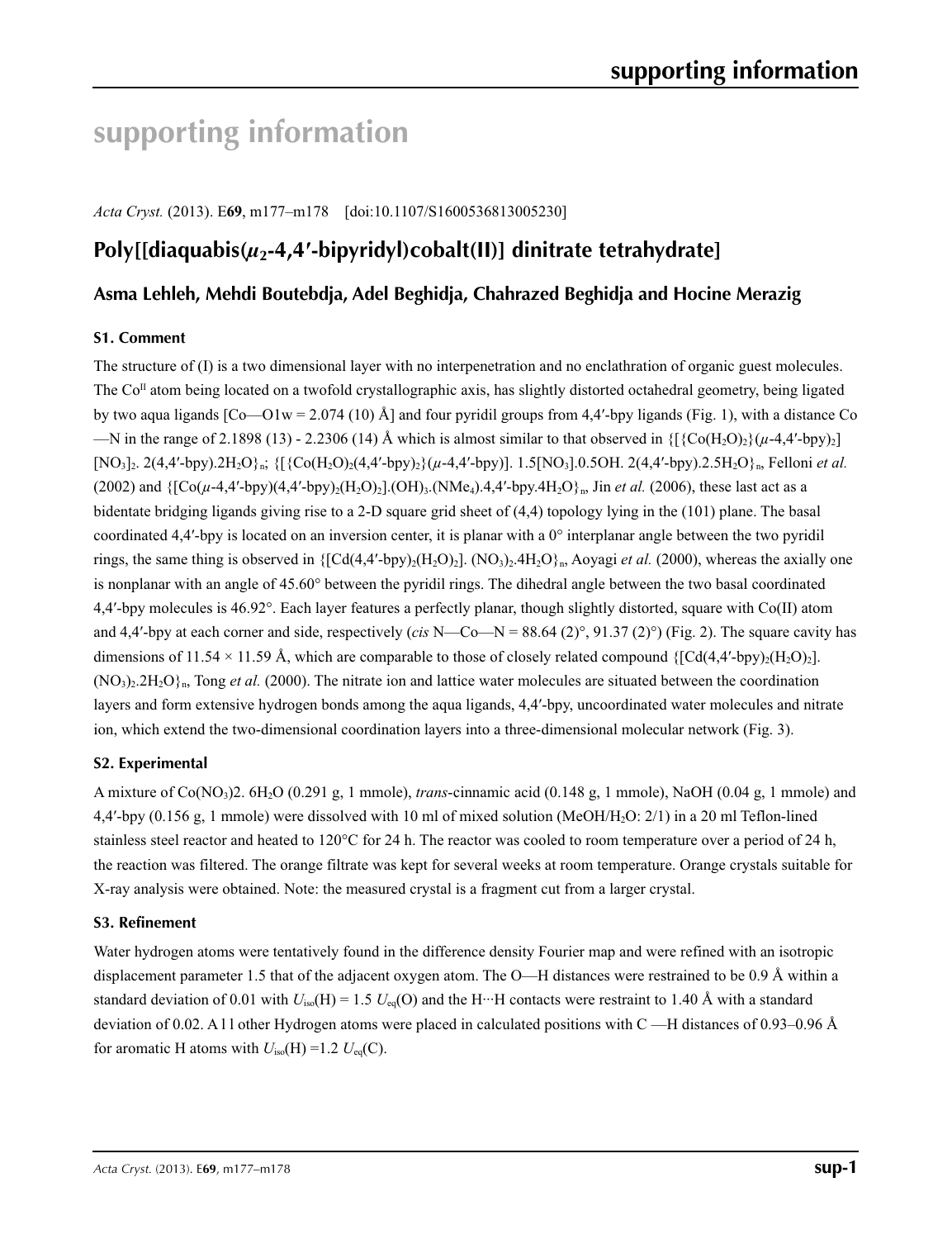

## **Figure 1**

View of a fragment of the title compound with displacement ellipsoids for non-H atoms are drawn at the 50% probability level. symmetry code:  $i = x, -1 + y, z$ ;  $ii = x, 1 + y, z$ ;  $iii = 1 - x, -1 + y, 1/2 - z$ ;  $iv = 1 - x, y, 1/2 - z$ ;  $vi = 3/2 - x, 1/2 - y, -z$ ;  $vii = 1 - x, 1/2 - z$ ;  $vi = 1 - x, y, 1/2 - z$ ;  $vi = 3/2 - x, 1/2 - y, -z$ ;  $vi = 1 - x, 1/2 - z$  $1/2 + x, -1/2 - y, -1/2 + z$ ;  $xii = 3/2 - x, 1/2 - y, 1/2 - z$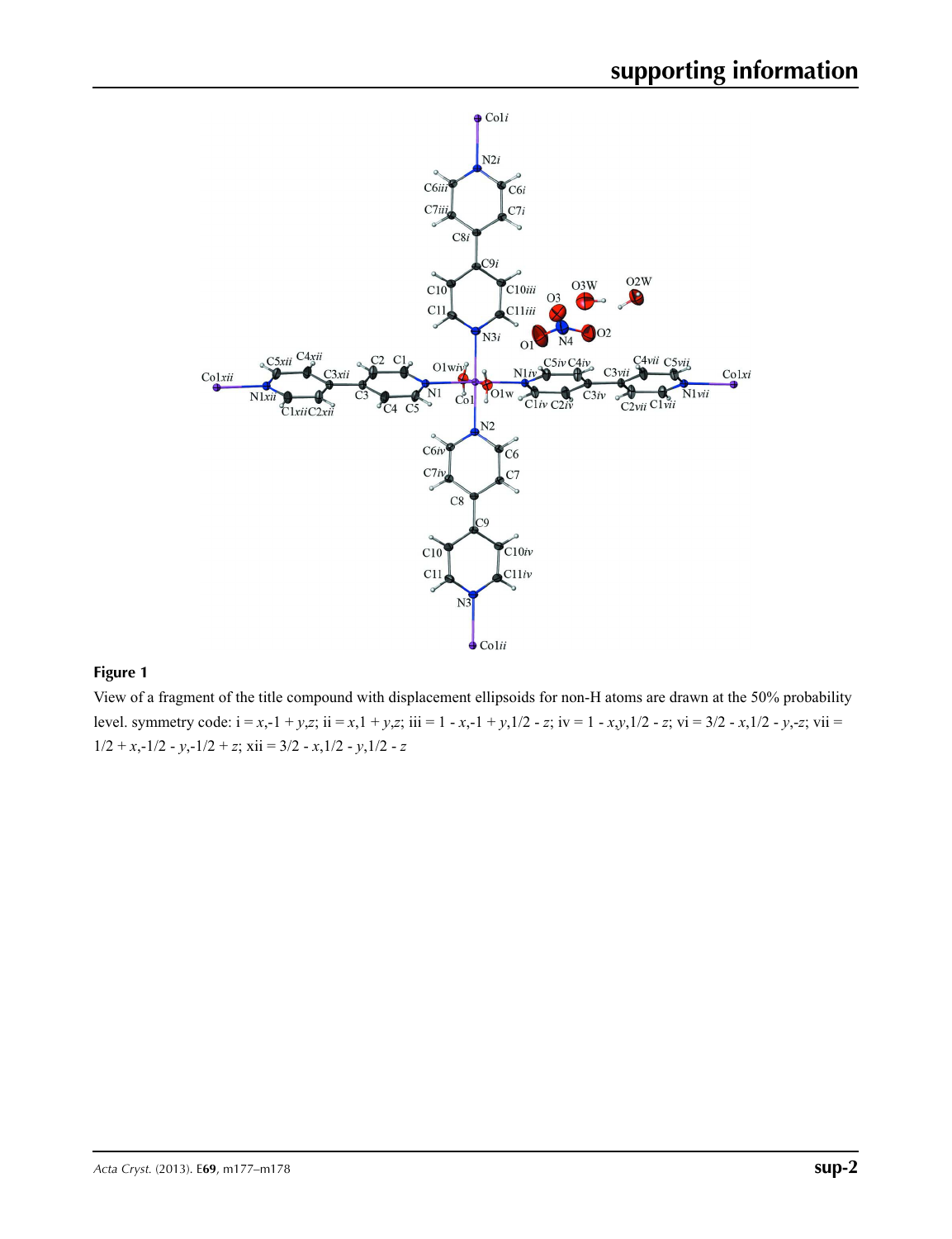

## **Figure 2**

*ATOMS* view of the square grids of the title compound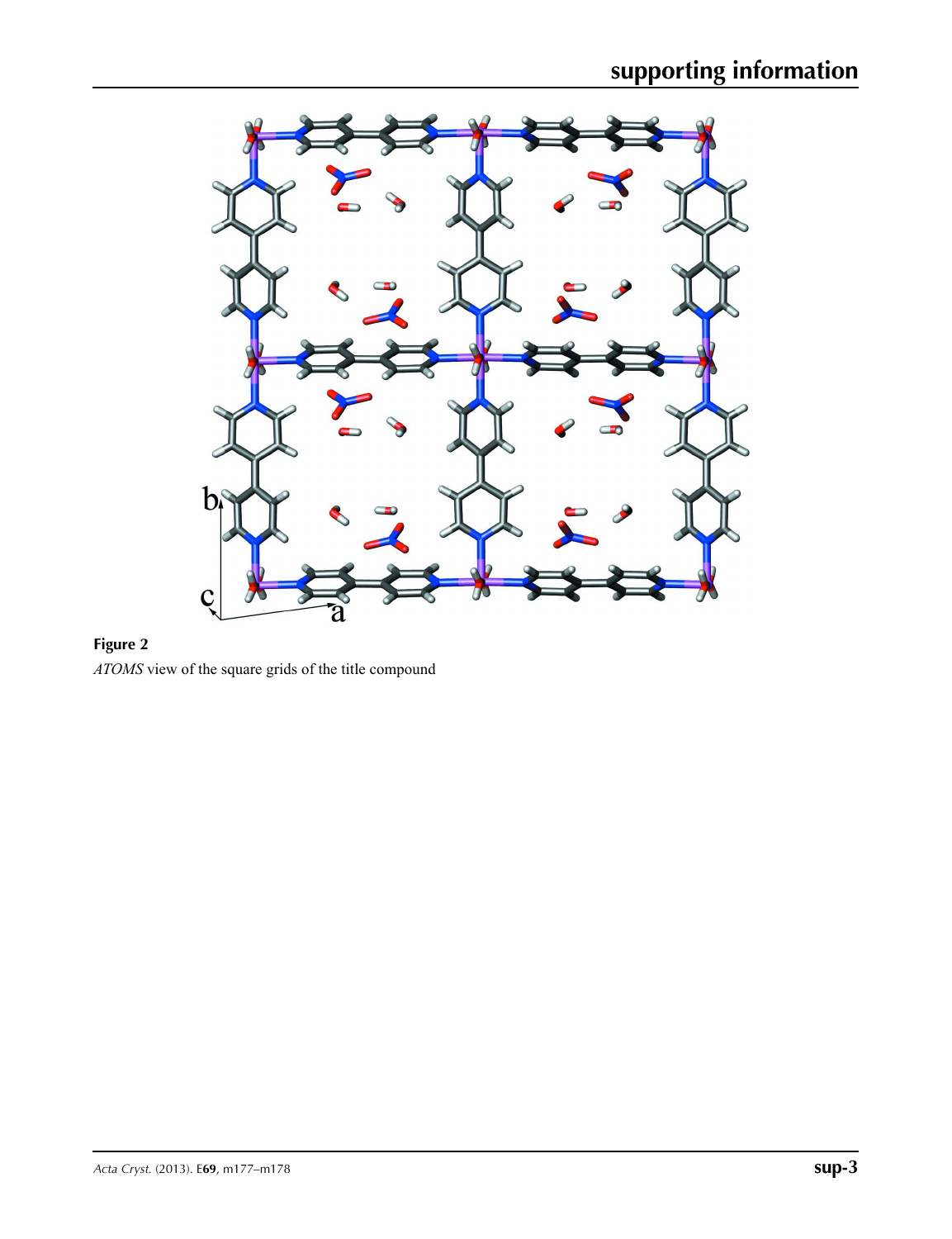

## **Figure 3**

Partial view of the crystal structure of the title compound showing the hydrogen bonds

## **Poly[[diaquabis(***µ***2-4,4′-bipyridyl)cobalt(II)] dinitrate tetrahydrate]**

| Crystal data                                                                                                                                                                                                                                             |                                                                                                                                                                                                                                                                      |
|----------------------------------------------------------------------------------------------------------------------------------------------------------------------------------------------------------------------------------------------------------|----------------------------------------------------------------------------------------------------------------------------------------------------------------------------------------------------------------------------------------------------------------------|
| $[Co(C_{10}H_8N_2)_2(H_2O)_2] (NO_3)_2.4H_2O$<br>$M_r = 603.41$<br>Monoclinic, $C2/c$<br>Hall symbol: -C 2yc<br>$a = 18.6093(19)$ Å<br>$b = 11.5447(13)$ Å<br>$c = 12.1216(13)$ Å<br>$\beta$ = 95.625 (4) <sup>o</sup><br>$V = 2591.7(5)$ Å <sup>3</sup> | $F(000) = 1252$<br>Least Squares Treatment of 25 SET4 setting<br>angles.<br>$D_x = 1.546$ Mg m <sup>-3</sup><br>Mo Ka radiation, $\lambda = 0.71073$ Å<br>$\mu$ = 0.74 mm <sup>-1</sup><br>$T = 296 \text{ K}$<br>Block, orange<br>$0.15 \times 0.12 \times 0.10$ mm |
| $Z=4$                                                                                                                                                                                                                                                    |                                                                                                                                                                                                                                                                      |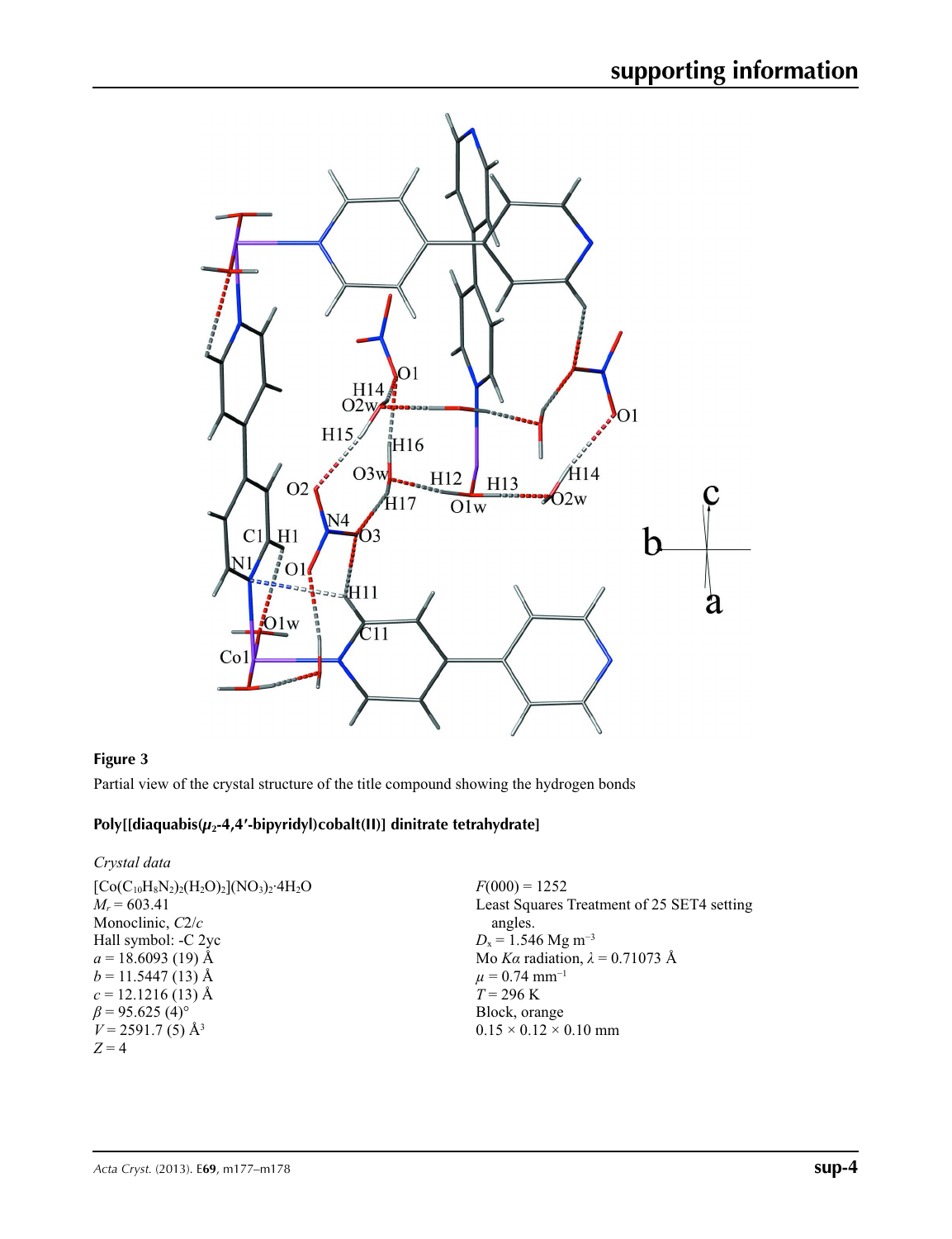*Data collection*

| Bruker APEXII CCD<br>diffractometer               | 3942 independent reflections<br>3660 reflections with $I > 2\sigma(I)$                           |
|---------------------------------------------------|--------------------------------------------------------------------------------------------------|
| Radiation source: sealed tube                     | $R_{\text{int}} = 0.016$                                                                         |
| Graphite monochromator                            | $\theta_{\text{max}} = 30.5^{\circ}, \theta_{\text{min}} = 3.7^{\circ}$                          |
| Detector resolution: 18.4 pixels mm <sup>-1</sup> | $h = -26 \rightarrow 26$                                                                         |
| $\varphi$ and $\omega$ scans                      | $k = -16 \rightarrow 12$                                                                         |
| 18421 measured reflections                        | $l = -15 \rightarrow 17$                                                                         |
| Refinement                                        |                                                                                                  |
| Refinement on $F^2$                               | Hydrogen site location: inferred from                                                            |
| Least-squares matrix: full                        | neighbouring sites                                                                               |
| $R[F^2 > 2\sigma(F^2)] = 0.030$                   | H atoms treated by a mixture of independent                                                      |
| $wR(F^2) = 0.083$                                 | and constrained refinement                                                                       |
| $S = 1.05$                                        | $w = 1/[\sigma^2(F_0^2) + (0.0411P)^2 + 2.4609P]$                                                |
| 3942 reflections                                  | where $P = (F_0^2 + 2F_s^2)/3$                                                                   |
| 198 parameters                                    | $(\Delta/\sigma)_{\text{max}} = 0.001$                                                           |
| 9 restraints                                      | $\Delta\rho_{\rm max} = 0.41 \text{ e } \text{\AA}^{-3}$                                         |
| Primary atom site location: structure-invariant   | $\Delta\rho_{\rm min} = -0.49$ e Å <sup>-3</sup>                                                 |
| direct methods                                    | Extinction correction: <i>SHELXL97</i> (Sheldrick,                                               |
| Secondary atom site location: difference Fourier  | 2008), FC*=KFC[1+0.001XFC <sup>2</sup> $\Lambda$ <sup>3</sup> /SIN(2 $\Theta$ )] <sup>-1/4</sup> |
| map                                               | Extinction coefficient: 0.0058 (4)                                                               |
|                                                   |                                                                                                  |

#### *Special details*

**Geometry**. Bond distances, angles *etc*. have been calculated using the rounded fractional coordinates. All su's are estimated from the variances of the (full) variance-covariance matrix. The cell e.s.d.'s are taken into account in the estimation of distances, angles and torsion angles

**Refinement**. Refinement on  $F^2$  for ALL reflections except those flagged by the user for potential systematic errors. Weighted *R*-factors  $wR$  and all goodnesses of fit *S* are based on  $F^2$ , conventional *R*-factors *R* are based on *F*, with *F* set to zero for negative  $F^2$ . The observed criterion of  $F^2 > \sigma(F^2)$  is used only for calculating -*R*-factor-obs *etc*. and is not relevant to the choice of reflections for refinement.  $R$ -factors based on  $F<sup>2</sup>$  are statistically about twice as large as those based on *F*, and *R*-factors based on ALL data will be even larger.

*Fractional atomic coordinates and isotropic or equivalent isotropic displacement parameters (Å<sup>2</sup>)* 

|                | $\boldsymbol{x}$ | $\mathcal V$ | z           | $U_{\rm iso}*/U_{\rm eq}$ |  |
|----------------|------------------|--------------|-------------|---------------------------|--|
| Co1            | 0.50000          | 0.74238(2)   | 0.75000     | 0.0160(1)                 |  |
| O1W            | 0.56526(5)       | 0.74192(8)   | 0.89887(8)  | 0.0261(3)                 |  |
| N <sub>1</sub> | 0.59538(5)       | 0.74697(8)   | 0.65303(8)  | 0.0194(3)                 |  |
| N2             | 0.50000          | 0.93206(11)  | 0.75000     | 0.0198(3)                 |  |
| N <sub>3</sub> | 0.50000          | 1.54917(12)  | 0.75000     | 0.0216(4)                 |  |
| C <sub>1</sub> | 0.59232(6)       | 0.70962(12)  | 0.54799(10) | 0.0261(3)                 |  |
| C2             | 0.65075(7)       | 0.71019(13)  | 0.48560(10) | 0.0286(3)                 |  |
| C <sub>3</sub> | 0.71766(6)       | 0.75068(9)   | 0.53140(10) | 0.0196(3)                 |  |
| C4             | 0.72032(7)       | 0.79164(13)  | 0.63952(11) | 0.0289(3)                 |  |
| C <sub>5</sub> | 0.65925(7)       | 0.78805(12)  | 0.69653(11) | 0.0282(3)                 |  |
| C <sub>6</sub> | 0.48157(7)       | 0.99302(10)  | 0.83731(10) | 0.0229(3)                 |  |
| C7             | 0.48067(7)       | 1.11296(10)  | 0.84048(10) | 0.0237(3)                 |  |
| C8             | 0.50000          | 1.17564(13)  | 0.75000     | 0.0189(4)                 |  |
| C9             | 0.50000          | 1.30435(13)  | 0.75000     | 0.0191(4)                 |  |
| C10            | 0.55676(7)       | 1.36752(10)  | 0.71325(11) | 0.0266(3)                 |  |
| C11            | 0.55528(7)       | 1.48777(10)  | 0.71687(12) | 0.0277(3)                 |  |
|                |                  |              |             |                           |  |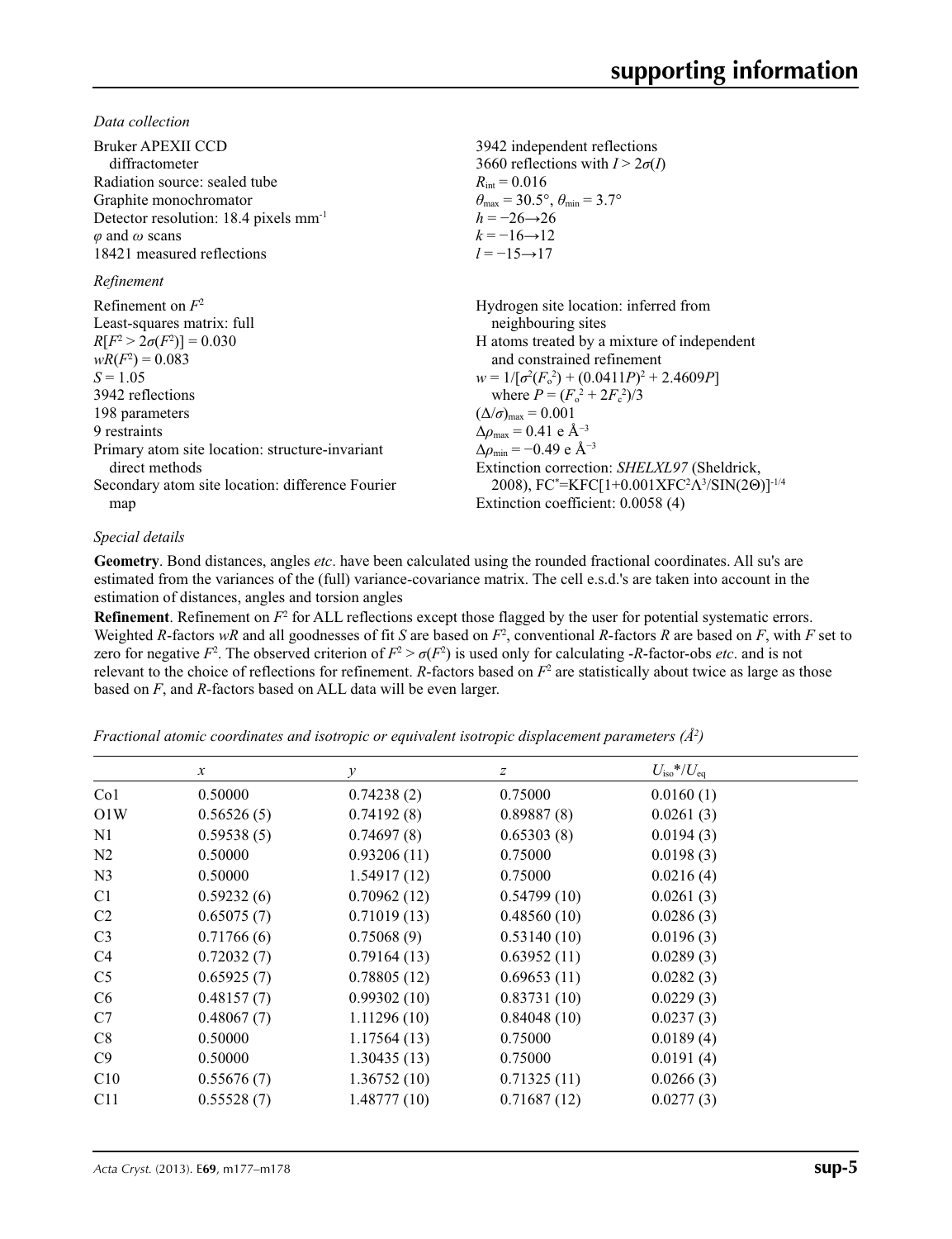| O <sub>1</sub>  | 0.73251(11) | 1.0878(2)   | 0.67235(12) | 0.0843(7) |  |
|-----------------|-------------|-------------|-------------|-----------|--|
| O <sub>2</sub>  | 0.67234(8)  | 1.07423(15) | 0.81345(14) | 0.0629(5) |  |
| O <sub>3</sub>  | 0.77569(8)  | 0.99156(14) | 0.81568(13) | 0.0614(5) |  |
| N <sub>4</sub>  | 0.72726(8)  | 1.05039(14) | 0.76769(11) | 0.0436(4) |  |
| O2W             | 0.63340(8)  | 1.06829(14) | 0.48099(11) | 0.0546(4) |  |
| O3W             | 0.84438(9)  | 1.06853(16) | 0.53876(15) | 0.0701(6) |  |
| H1              | 0.54840     | 0.68170     | 0.51520     | $0.0310*$ |  |
| H2              | 0.64530     | 0.68350     | 0.41290     | $0.0340*$ |  |
| H <sub>4</sub>  | 0.76320     | 0.82160     | 0.67380     | $0.0350*$ |  |
| H <sub>5</sub>  | 0.66290     | 0.81570     | 0.76890     | $0.0340*$ |  |
| H <sub>6</sub>  | 0.46880     | 0.95260     | 0.89880     | $0.0280*$ |  |
| H7              | 0.46720     | 1.15130     | 0.90270     | $0.0280*$ |  |
| H10             | 0.59550     | 1.32940     | 0.68640     | $0.0320*$ |  |
| H11             | 0.59480     | 1.52800     | 0.69510     | $0.0330*$ |  |
| H12             | 0.5930(7)   | 0.6840(9)   | 0.9229(13)  | $0.0240*$ |  |
| H13             | 0.5878(8)   | 0.8051(9)   | 0.9250(13)  | $0.0240*$ |  |
| H14             | 0.6676(7)   | 1.0786(14)  | 0.5353(10)  | $0.0240*$ |  |
| H15             | 0.6542(8)   | 1.0272(13)  | 0.4316(10)  | $0.0240*$ |  |
| H <sub>16</sub> | 0.8124(7)   | 1.0682(15)  | 0.5868(10)  | $0.0240*$ |  |
| H17             | 0.8192(8)   | 1.0679(15)  | 0.4727(8)   | $0.0240*$ |  |
|                 |             |             |             |           |  |

*Atomic displacement parameters (Å2 )*

|                | $U^{11}$   | I/22       | $\mathcal{I}^{\beta 3}$ | $U^{12}$      | $U^{13}$     | $I^{23}$     |
|----------------|------------|------------|-------------------------|---------------|--------------|--------------|
| Co1            | 0.0164(1)  | 0.0132(1)  | 0.0193(1)               | 0.0000        | 0.0057(1)    | 0.0000       |
| O1W            | 0.0236(4)  | 0.0290(5)  | 0.0255(4)               | 0.0002(3)     | 0.0014(3)    | 0.0015(3)    |
| N <sub>1</sub> | 0.0188(4)  | 0.0167(4)  | 0.0240(5)               | $-0.0001(3)$  | 0.0084(3)    | $-0.0002(3)$ |
| N2             | 0.0233(6)  | 0.0136(5)  | 0.0232(6)               | 0.0000        | 0.0060(5)    | 0.0000       |
| N <sub>3</sub> | 0.0222(6)  | 0.0148(6)  | 0.0282(7)               | 0.0000        | 0.0046(5)    | 0.0000       |
| C1             | 0.0183(5)  | 0.0369(6)  | 0.0238(5)               | $-0.0031(4)$  | 0.0053(4)    | $-0.0024(5)$ |
| C <sub>2</sub> | 0.0208(5)  | 0.0456(7)  | 0.0203(5)               | $-0.0038(5)$  | 0.0062(4)    | $-0.0054(5)$ |
| C <sub>3</sub> | 0.0175(5)  | 0.0210(5)  | 0.0215(5)               | $-0.0001(4)$  | 0.0075(4)    | $-0.0002(4)$ |
| C <sub>4</sub> | 0.0213(5)  | 0.0377(7)  | 0.0291(6)               | $-0.0080(5)$  | 0.0095(4)    | $-0.0131(5)$ |
| C <sub>5</sub> | 0.0246(5)  | 0.0341(6)  | 0.0278(6)               | $-0.0069(5)$  | 0.0116(4)    | $-0.0125(5)$ |
| C <sub>6</sub> | 0.0321(6)  | 0.0160(5)  | 0.0219(5)               | $-0.0013(4)$  | 0.0090(4)    | 0.0009(4)    |
| C7             | 0.0344(6)  | 0.0160(5)  | 0.0220(5)               | $-0.0016(4)$  | 0.0099(4)    | $-0.0022(4)$ |
| C8             | 0.0210(6)  | 0.0135(6)  | 0.0227(7)               | 0.0000        | 0.0042(5)    | 0.0000       |
| C9             | 0.0232(7)  | 0.0132(6)  | 0.0211(6)               | 0.0000        | 0.0032(5)    | 0.0000       |
| C10            | 0.0257(5)  | 0.0161(5)  | 0.0401(7)               | 0.0027(4)     | 0.0136(5)    | 0.0021(4)    |
| C11            | 0.0256(5)  | 0.0168(5)  | 0.0428(7)               | $-0.0001(4)$  | 0.0133(5)    | 0.0036(5)    |
| O <sub>1</sub> | 0.0952(13) | 0.1202(16) | 0.0372(7)               | $-0.0386(12)$ | 0.0056(7)    | 0.0049(9)    |
| O <sub>2</sub> | 0.0435(7)  | 0.0741(10) | 0.0729(10)              | $-0.0014(7)$  | 0.0144(6)    | 0.0011(8)    |
| O <sub>3</sub> | 0.0455(7)  | 0.0733(10) | 0.0632(9)               | 0.0023(7)     | $-0.0057(6)$ | $-0.0158(8)$ |
| N <sub>4</sub> | 0.0410(7)  | 0.0553(8)  | 0.0341(6)               | $-0.0193(6)$  | 0.0017(5)    | $-0.0078(6)$ |
| O2W            | 0.0554(8)  | 0.0676(9)  | 0.0402(6)               | 0.0282(7)     | 0.0015(5)    | 0.0039(6)    |
| O3W            | 0.0645(10) | 0.0731(11) | 0.0726(11)              | $-0.0275(8)$  | 0.0065(8)    | $-0.0237(9)$ |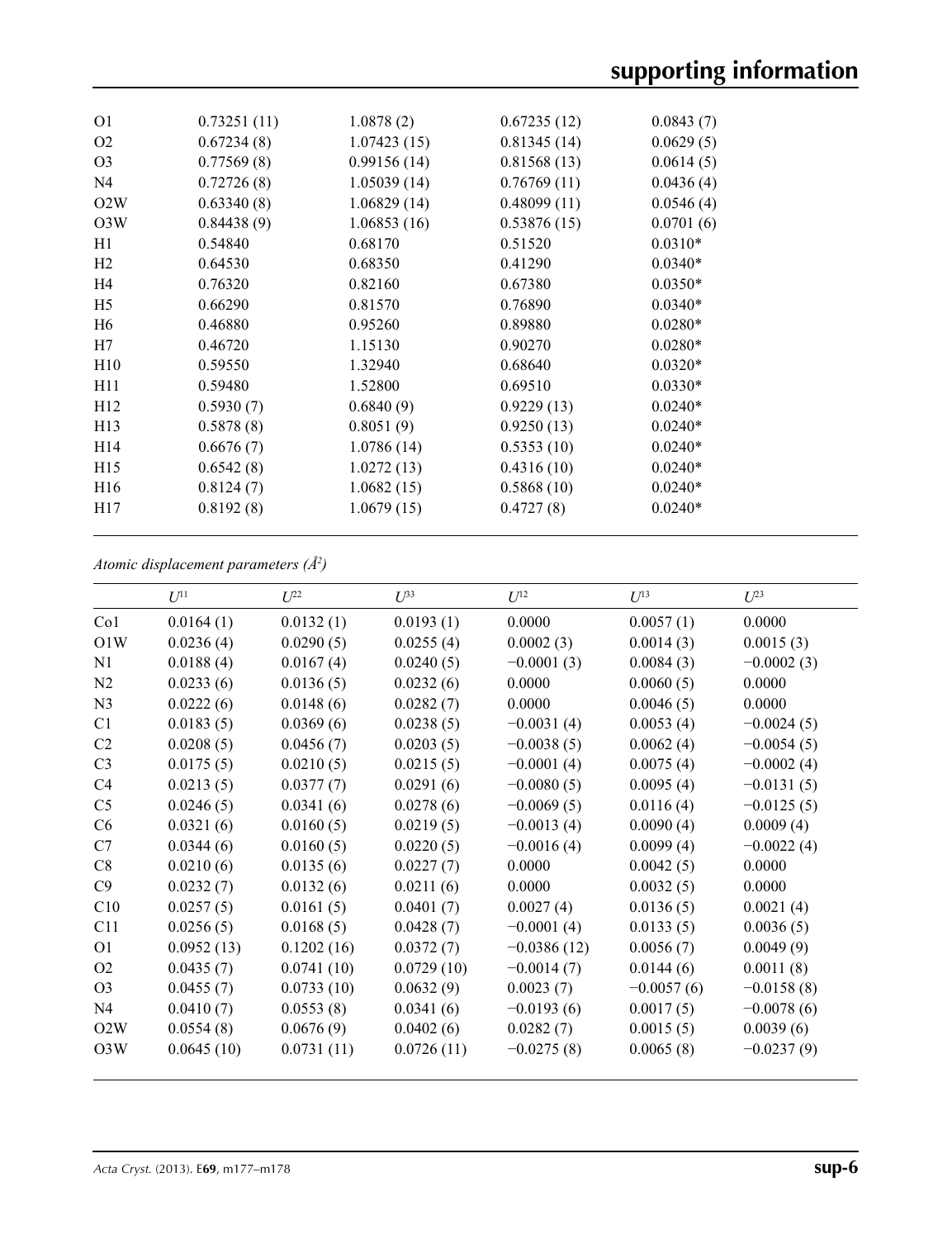*Geometric parameters (Å, º)*

| $Co1 - O1W$                        | 2.0741(10) | $N3 - C11$                        | 1.3428(15) |
|------------------------------------|------------|-----------------------------------|------------|
| $Co1 - N1$                         | 2.2235(10) | $C1-C2$                           | 1.3840(17) |
| $Co1 - N2$                         | 2.1898(13) | $C2-C3$                           | 1.3934(17) |
| $Co1 - N3i$                        | 2.2306(14) | $C3-C4$                           | 1.3896(18) |
| $Co1 - O1W$ <sup>ii</sup>          | 2.0741(10) | $C3-C3$ iii                       | 1.4860(16) |
| $Co1-M1ii$                         | 2.2235(10) | $C4 - C5$                         | 1.3874(19) |
| $O1W - H13$                        | 0.884(12)  | $C6-C7$                           | 1.3854(16) |
| $O1W - H12$                        | 0.877(12)  | $C7-C8$                           | 1.3904(14) |
| $O1 - N4$                          | 1.247(2)   | $C8-C9$                           | 1.486(2)   |
| $O2 - N4$                          | 1.241(2)   | $C9 - C10$ ii                     | 1.3922(15) |
| $O3 - N4$                          | 1.229(2)   | $C9 - C10$                        | 1.3922(15) |
| $O2W - H14$                        | 0.878(13)  | $C10-C11$                         | 1.3893(16) |
| $O2W - H15$                        | 0.882(14)  | $C1 - H1$                         | 0.9300     |
| $O3W - H17$                        | 0.887(11)  | $C2-H2$                           | 0.9300     |
| $O3W - H16$                        | 0.873(13)  | $C4 - H4$                         | 0.9300     |
| $N1 - C1$                          | 1.3402(16) | $C5 - H5$                         | 0.9300     |
| $N1 - C5$                          | 1.3390(16) | $C6 - H6$                         | 0.9300     |
| $N2-C6$ ii                         | 1.3432(14) | $C7 - H7$                         | 0.9300     |
| $N2-C6$                            | 1.3432(14) | $C10 - H10$                       | 0.9300     |
| $N3$ — $C11$ <sup>ii</sup>         | 1.3428(15) | $C11 - H11$                       | 0.9300     |
| $O1W$ — $Co1$ — $N1$               | 91.74(4)   | $C1-C2-C3$                        | 120.21(11) |
| $O1W$ — $Co1$ — $N2$               | 90.15(3)   | $C2-C3-C4$                        | 115.96(11) |
| $O1W$ — $Co1$ — $N3i$              | 89.85(3)   | $C2-C3-C3$ iii                    | 121.97(11) |
| $O1W$ — $Co1$ — $O1W$ ii           | 179.71(4)  | $C3$ <sup>iii</sup> — $C3$ — $C4$ | 122.07(11) |
| $O1W$ — $Co1$ — $N1$ <sup>ii</sup> | 88.27 (4)  | $C3-C4-C5$                        | 120.29(12) |
| $N1$ — $Co1$ — $N2$                | 88.64 (2)  | $N1-C5-C4$                        | 123.59(12) |
| $N1-Co1-N3i$                       | 91.37(2)   | $N2-C6-C7$                        | 123.39(11) |
| $O1W^i$ -Co $1$ -N1                | 88.27 (4)  | $C6-C7-C8$                        | 119.57(11) |
| $N1$ — $Co1$ — $N1$ <sup>ii</sup>  | 177.27(4)  | $C7 - C8 - C9$                    | 121.36(7)  |
| $N2$ — $Co1$ — $N3i$               | 180.00     | $C7^i$ - $C8$ - $C9$              | 121.36(7)  |
| $O1W^i$ -Co $1$ -N2                | 90.15(3)   | $C7 - C8 - C7$ ii                 | 117.28(13) |
| $N1^{ii}$ -Co $1$ -N2              | 88.64(2)   | C8-C9-C10ii                       | 121.59(7)  |
| $O1W^{ii}$ -Co1-N3 <sup>i</sup>    | 89.85(3)   | $C8 - C9 - C10$                   | 121.59(7)  |
| $N1^{ii}$ — $Co1$ — $N3^{i}$       | 91.37(2)   | $C10-C9-C10$ <sup>ii</sup>        | 116.82(13) |
| $O1W^{ii}$ — $Co1$ — $N1^{ii}$     | 91.74(4)   | $C9 - C10 - C11$                  | 119.69(12) |
| H12-01W-H13                        | 105.5(12)  | $N3 - C11 - C10$                  | 123.72(12) |
| $Co1 - O1W - H12$                  | 124.5(9)   | $N1-C1-H1$                        | 118.00     |
| $Co1 - O1W - H13$                  | 121.8(9)   | $C2-C1-H1$                        | 118.00     |
| H14-02W-H15                        | 104.3(13)  | $C1-C2-H2$                        | 120.00     |
| H16-03W-H17                        | 105.5(12)  | $C3-C2-H2$                        | 120.00     |
| $Co1 - N1 - C5$                    | 121.61(8)  | $C5-C4-H4$                        | 120.00     |
| $Co1 - N1 - C1$                    | 122.19(7)  | $C3-C4-H4$                        | 120.00     |
| $Cl-M1-C5$                         | 116.20(10) | $C4-C5-H5$                        | 118.00     |
| $Co1 - N2 - C6$ ii                 | 121.60(7)  | $N1-C5-H5$                        | 118.00     |
| $C6 - N2 - C6$ ii                  | 116.81(12) | $N2-C6-H6$                        | 118.00     |